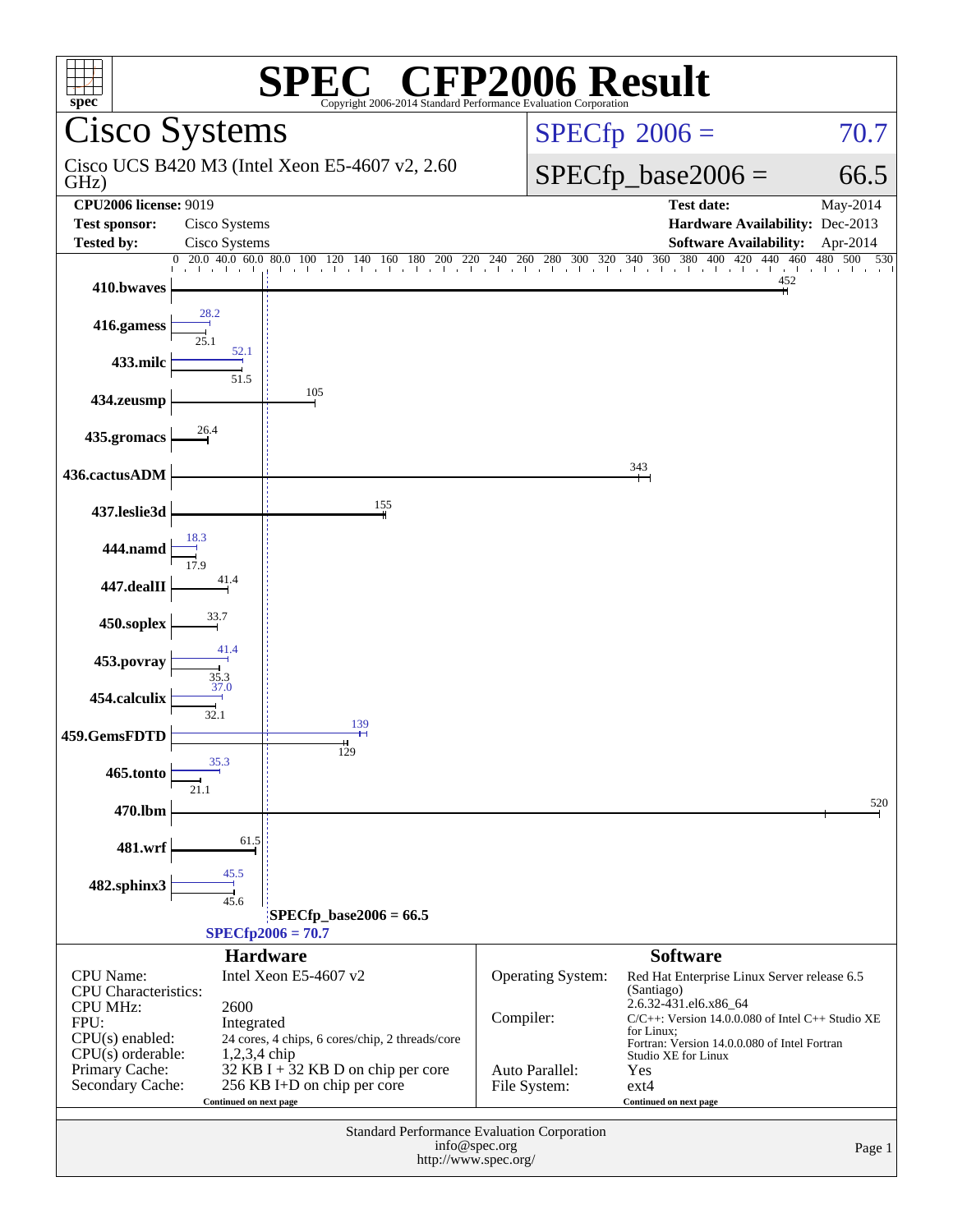

Cisco Systems

#### GHz) Cisco UCS B420 M3 (Intel Xeon E5-4607 v2, 2.60

### $SPECfp2006 = 70.7$  $SPECfp2006 = 70.7$

### $SPECfp\_base2006 = 66.5$

| <b>CPU2006 license: 9019</b>                                               |                                                                                                                                                      |                                                                                    | <b>Test date:</b><br>May-2014                                 |
|----------------------------------------------------------------------------|------------------------------------------------------------------------------------------------------------------------------------------------------|------------------------------------------------------------------------------------|---------------------------------------------------------------|
| <b>Test sponsor:</b>                                                       | Cisco Systems                                                                                                                                        |                                                                                    | Hardware Availability: Dec-2013                               |
| <b>Tested by:</b>                                                          | Cisco Systems                                                                                                                                        |                                                                                    | <b>Software Availability:</b><br>Apr-2014                     |
| L3 Cache:<br>Other Cache:<br>Memory:<br>Disk Subsystem:<br>Other Hardware: | 15 MB I+D on chip per chip<br>None<br>256 GB (32 x 8 GB 2Rx4 PC3-14900R-13, ECC,<br>running at 1333 MHz and CL9)<br>1 X 300 GB 15000 RPM SAS<br>None | <b>System State:</b><br><b>Base Pointers:</b><br>Peak Pointers:<br>Other Software: | Run level 3 (multi-user)<br>$64$ -bit<br>$32/64$ -bit<br>None |

### **[Results Table](http://www.spec.org/auto/cpu2006/Docs/result-fields.html#ResultsTable)**

|                  | <b>Base</b>    |       |                |       | <b>Peak</b>    |       |                |              |                |              |                |              |
|------------------|----------------|-------|----------------|-------|----------------|-------|----------------|--------------|----------------|--------------|----------------|--------------|
| <b>Benchmark</b> | <b>Seconds</b> | Ratio | <b>Seconds</b> | Ratio | <b>Seconds</b> | Ratio | <b>Seconds</b> | <b>Ratio</b> | <b>Seconds</b> | <b>Ratio</b> | <b>Seconds</b> | <b>Ratio</b> |
| 410.bwayes       | 30.2           | 450   | 30.0           | 452   | 30.0           | 453   | 30.2           | 450          | 30.0           | 452          | 30.0           | 453          |
| 416.gamess       | 778            | 25.2  | 780            | 25.1  | 779            | 25.1  | 695            | 28.2         | 695            | 28.2         | 696            | 28.1         |
| $433$ .milc      | 178            | 51.5  | 178            | 51.6  | 178            | 51.5  | 176            | 52.3         | 176            | 52.1         | 176            | 52.1         |
| 434.zeusmp       | 86.5           | 105   | 86.7           | 105   | 86.4           | 105   | 86.5           | 105          | 86.7           | 105          | 86.4           | 105          |
| 435.gromacs      | 271            | 26.4  | 270            | 26.4  | 269            | 26.5  | 271            | 26.4         | 270            | 26.4         | 269            | 26.5         |
| 436.cactusADM    | 34.0           | 352   | 34.8           | 343   | 34.8           | 343   | 34.0           | 352          | 34.8           | 343          | 34.8           | 343          |
| 437.leslie3d     | 59.9           | 157   | 60.5           | 155   | 60.5           | 155   | 59.9           | 157          | 60.5           | 155          | 60.5           | 155          |
| 444.namd         | 448            | 17.9  | 448            | 17.9  | 448            | 17.9  | 438            | 18.3         | 438            | 18.3         | 438            | <b>18.3</b>  |
| 447.dealII       | 276            | 41.4  | 276            | 41.5  | 276            | 41.4  | 276            | 41.4         | 276            | 41.5         | 276            | 41.4         |
| 450.soplex       | 248            | 33.6  | 248            | 33.7  | 247            | 33.7  | 248            | 33.6         | 248            | 33.7         | 247            | 33.7         |
| 453.povray       | <u>151</u>     | 35.3  | 153            | 34.9  | 150            | 35.4  | 128            | 41.4         | 129            | 41.3         | <u>128</u>     | 41.4         |
| 454.calculix     | 257            | 32.1  | 257            | 32.1  | 257            | 32.1  | 223            | 36.9         | 223            | 37.0         | 223            | 37.0         |
| 459.GemsFDTD     | 81.9           | 130   | 83.9           | 126   | 82.3           | 129   | 76.8           | 138          | 74.0           | 143          | 76.6           | <u>139</u>   |
| 465.tonto        | 472            | 20.8  | 466            | 21.1  | 465            | 21.2  | <u>279</u>     | 35.3         | 279            | 35.3         | 279            | 35.3         |
| 470.1bm          | 26.4           | 520   | 28.6           | 480   | 26.4           | 520   | 26.4           | 520          | 28.6           | 480          | 26.4           | 520          |
| 481.wrf          | 183            | 61.2  | 182            | 61.5  | 181            | 61.7  | 183            | 61.2         | 182            | 61.5         | 181            | 61.7         |
| 482.sphinx3      | 424            | 46.0  | 428            | 45.6  | 428            | 45.6  | 429            | 45.4         | 428            | 45.5         | 427            | 45.6         |

Results appear in the [order in which they were run.](http://www.spec.org/auto/cpu2006/Docs/result-fields.html#RunOrder) Bold underlined text [indicates a median measurement.](http://www.spec.org/auto/cpu2006/Docs/result-fields.html#Median)

### **[Operating System Notes](http://www.spec.org/auto/cpu2006/Docs/result-fields.html#OperatingSystemNotes)**

Stack size set to unlimited using "ulimit -s unlimited"

### **[Platform Notes](http://www.spec.org/auto/cpu2006/Docs/result-fields.html#PlatformNotes)**

Intel HT Technology = Enabled CPU performance set to HPC Power Technology set to Custom CPU Power State C6 set to Disabled CPU Power State C1 Enhanced set to Disabled Memory RAS configuration set to Maximum Performance DRAM Clock Throttling Set to Performance Sysinfo program /opt/cpu2006-1.4/config/sysinfo.rev6818 \$Rev: 6818 \$ \$Date:: 2012-07-17 #\$ e86d102572650a6e4d596a3cee98f191

Continued on next page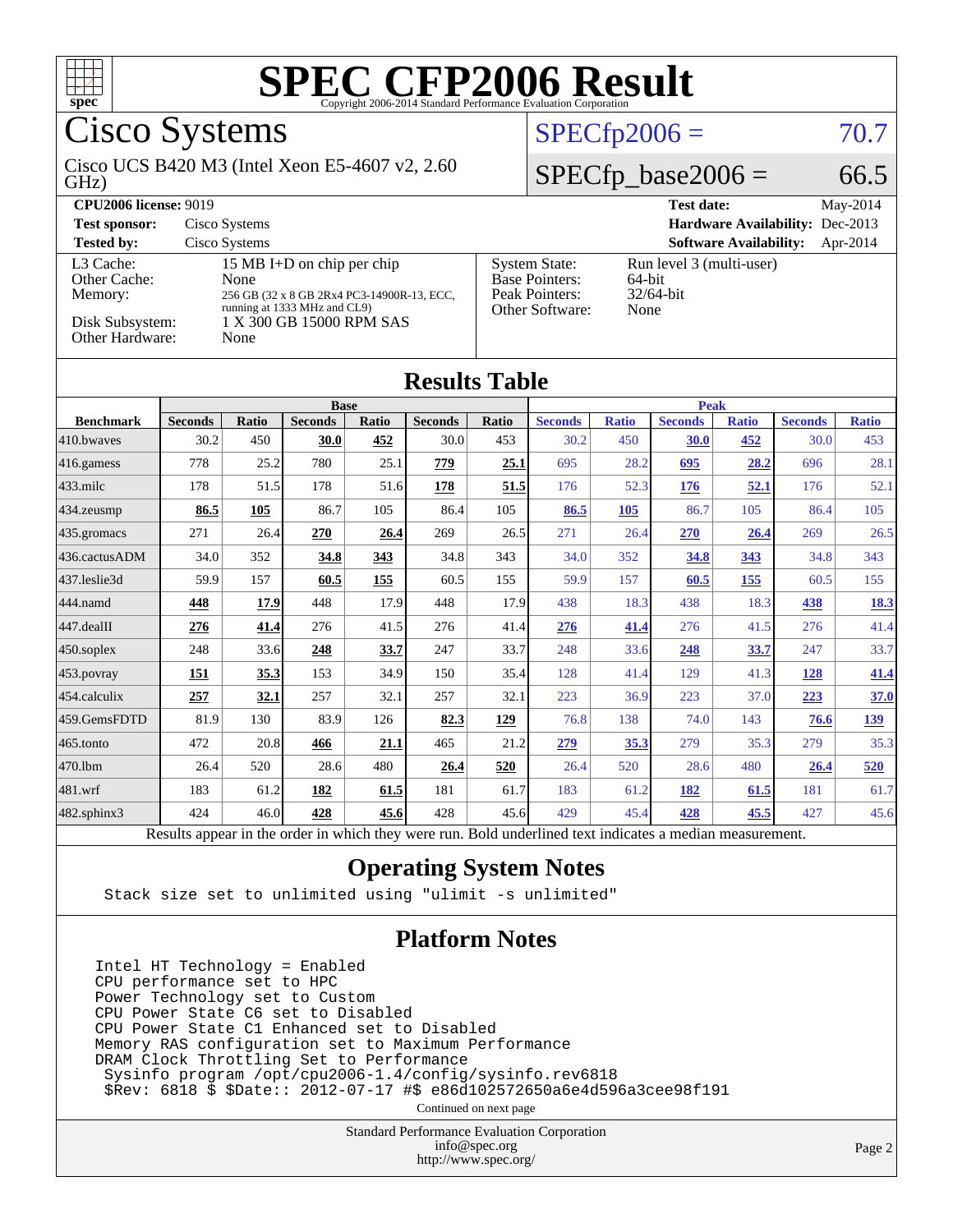

Cisco Systems

GHz) Cisco UCS B420 M3 (Intel Xeon E5-4607 v2, 2.60  $SPECTp2006 = 70.7$ 

 $SPECTp\_base2006 = 66.5$ 

**[CPU2006 license:](http://www.spec.org/auto/cpu2006/Docs/result-fields.html#CPU2006license)** 9019 **[Test date:](http://www.spec.org/auto/cpu2006/Docs/result-fields.html#Testdate)** May-2014 **[Test sponsor:](http://www.spec.org/auto/cpu2006/Docs/result-fields.html#Testsponsor)** Cisco Systems **[Hardware Availability:](http://www.spec.org/auto/cpu2006/Docs/result-fields.html#HardwareAvailability)** Dec-2013 **[Tested by:](http://www.spec.org/auto/cpu2006/Docs/result-fields.html#Testedby)** Cisco Systems **[Software Availability:](http://www.spec.org/auto/cpu2006/Docs/result-fields.html#SoftwareAvailability)** Apr-2014

#### **[Platform Notes \(Continued\)](http://www.spec.org/auto/cpu2006/Docs/result-fields.html#PlatformNotes)**

Standard Performance Evaluation Corporation running on b420m3 Thu May 22 22:41:58 2014 This section contains SUT (System Under Test) info as seen by some common utilities. To remove or add to this section, see: <http://www.spec.org/cpu2006/Docs/config.html#sysinfo> From /proc/cpuinfo model name : Intel(R) Xeon(R) CPU E5-4607 v2 @ 2.60GHz 4 "physical id"s (chips) 48 "processors" cores, siblings (Caution: counting these is hw and system dependent. The following excerpts from /proc/cpuinfo might not be reliable. Use with caution.) cpu cores : 6 siblings : 12 physical 0: cores 0 1 2 3 4 5 physical 1: cores 0 1 2 3 4 5 physical 2: cores 0 1 2 3 4 5 physical 3: cores 0 1 2 3 4 5 cache size : 15360 KB From /proc/meminfo MemTotal: 264499732 kB HugePages\_Total: 0<br>Hugepagesize: 2048 kB Hugepagesize: /usr/bin/lsb\_release -d Red Hat Enterprise Linux Server release 6.5 (Santiago) From /etc/\*release\* /etc/\*version\* redhat-release: Red Hat Enterprise Linux Server release 6.5 (Santiago) system-release: Red Hat Enterprise Linux Server release 6.5 (Santiago) system-release-cpe: cpe:/o:redhat:enterprise\_linux:6server:ga:server uname -a: Linux b420m3 2.6.32-431.el6.x86\_64 #1 SMP Sun Nov 10 22:19:54 EST 2013 x86\_64 x86\_64 x86\_64 GNU/Linux run-level 3 May 22 20:58 SPEC is set to: /opt/cpu2006-1.4 Filesystem Type Size Used Avail Use% Mounted on<br>/dev/sdal ext4 275G 11G 250G 5% / 11G 250G 5% / Additional information from dmidecode: BIOS Cisco Systems, Inc. B420M3.2.2.1.8.042120142113 04/21/2014 Memory: 32x 0xAD00 HMT31GR7EFR4C-RD 8 GB 1333 MHz 2 rank 16x NO DIMM NO DIMM (End of data from sysinfo program)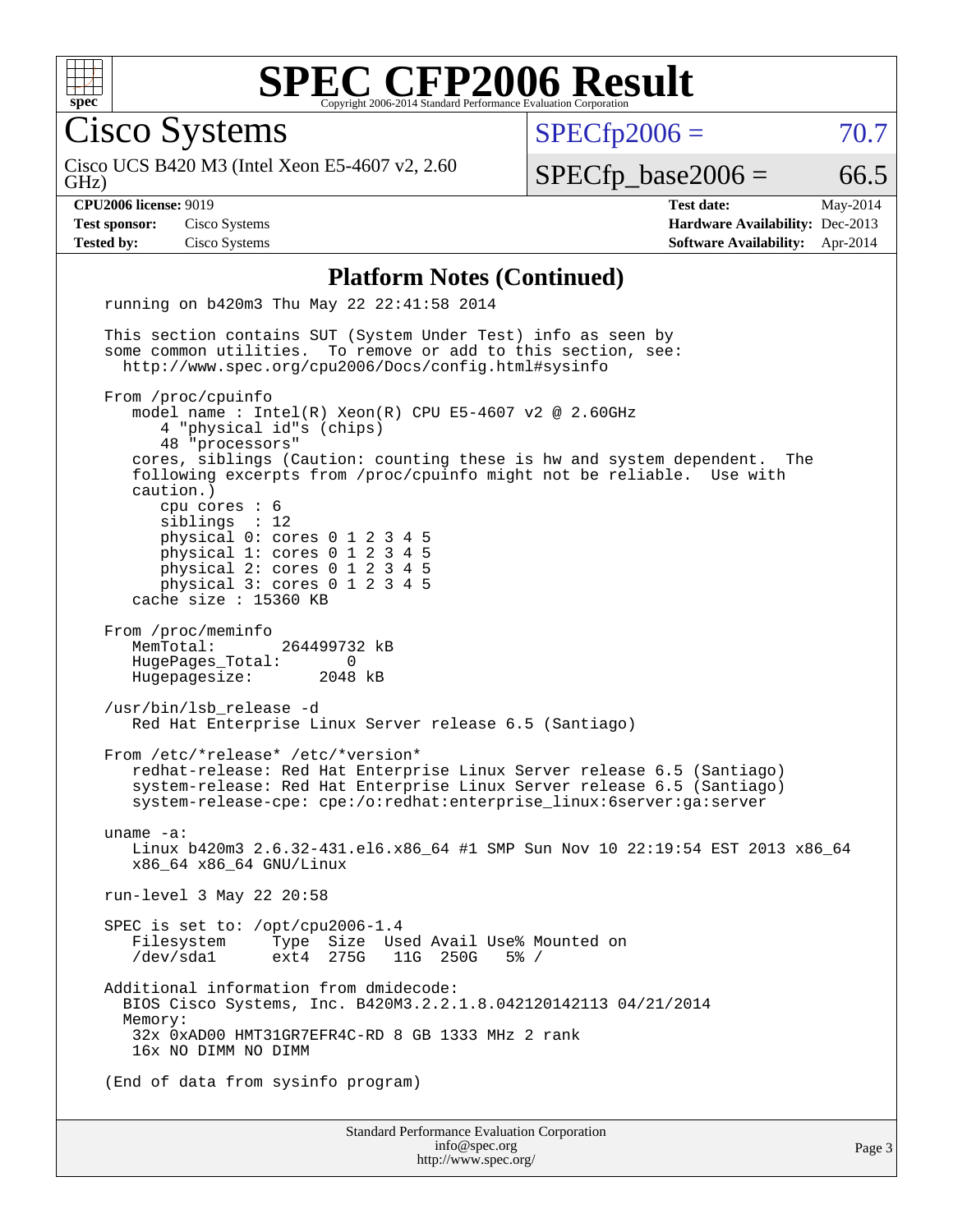

Cisco Systems

GHz) Cisco UCS B420 M3 (Intel Xeon E5-4607 v2, 2.60  $SPECTp2006 = 70.7$ 

### $SPECTp\_base2006 = 66.5$

**[CPU2006 license:](http://www.spec.org/auto/cpu2006/Docs/result-fields.html#CPU2006license)** 9019 **[Test date:](http://www.spec.org/auto/cpu2006/Docs/result-fields.html#Testdate)** May-2014 **[Test sponsor:](http://www.spec.org/auto/cpu2006/Docs/result-fields.html#Testsponsor)** Cisco Systems **[Hardware Availability:](http://www.spec.org/auto/cpu2006/Docs/result-fields.html#HardwareAvailability)** Dec-2013 **[Tested by:](http://www.spec.org/auto/cpu2006/Docs/result-fields.html#Testedby)** Cisco Systems **[Software Availability:](http://www.spec.org/auto/cpu2006/Docs/result-fields.html#SoftwareAvailability)** Apr-2014

### **[General Notes](http://www.spec.org/auto/cpu2006/Docs/result-fields.html#GeneralNotes)**

Environment variables set by runspec before the start of the run: KMP\_AFFINITY = "granularity=fine,compact,1,0" LD\_LIBRARY\_PATH = "/opt/cpu2006-1.4/libs/32:/opt/cpu2006-1.4/libs/64:/opt/cpu2006-1.4/sh" OMP\_NUM\_THREADS = "48"

 Binaries compiled on a system with 1x Core i7-860 CPU + 8GB memory using RedHat EL 6.4 Transparent Huge Pages enabled with: echo always > /sys/kernel/mm/redhat\_transparent\_hugepage/enabled runspec command invoked through numactl i.e.: numactl --interleave=all runspec <etc>

**[Base Compiler Invocation](http://www.spec.org/auto/cpu2006/Docs/result-fields.html#BaseCompilerInvocation)**

[C benchmarks](http://www.spec.org/auto/cpu2006/Docs/result-fields.html#Cbenchmarks):  $\text{icc}$   $-\text{m64}$ 

[C++ benchmarks:](http://www.spec.org/auto/cpu2006/Docs/result-fields.html#CXXbenchmarks) [icpc -m64](http://www.spec.org/cpu2006/results/res2014q3/cpu2006-20140606-29822.flags.html#user_CXXbase_intel_icpc_64bit_bedb90c1146cab66620883ef4f41a67e)

[Fortran benchmarks](http://www.spec.org/auto/cpu2006/Docs/result-fields.html#Fortranbenchmarks): [ifort -m64](http://www.spec.org/cpu2006/results/res2014q3/cpu2006-20140606-29822.flags.html#user_FCbase_intel_ifort_64bit_ee9d0fb25645d0210d97eb0527dcc06e)

[Benchmarks using both Fortran and C](http://www.spec.org/auto/cpu2006/Docs/result-fields.html#BenchmarksusingbothFortranandC): [icc -m64](http://www.spec.org/cpu2006/results/res2014q3/cpu2006-20140606-29822.flags.html#user_CC_FCbase_intel_icc_64bit_0b7121f5ab7cfabee23d88897260401c) [ifort -m64](http://www.spec.org/cpu2006/results/res2014q3/cpu2006-20140606-29822.flags.html#user_CC_FCbase_intel_ifort_64bit_ee9d0fb25645d0210d97eb0527dcc06e)

# **[Base Portability Flags](http://www.spec.org/auto/cpu2006/Docs/result-fields.html#BasePortabilityFlags)**

| 410.bwaves: -DSPEC CPU LP64                 |                                                                |
|---------------------------------------------|----------------------------------------------------------------|
| 416.gamess: -DSPEC_CPU_LP64                 |                                                                |
| 433.milc: -DSPEC CPU LP64                   |                                                                |
| 434.zeusmp: - DSPEC_CPU_LP64                |                                                                |
| 435.gromacs: -DSPEC_CPU_LP64 -nofor_main    |                                                                |
| 436.cactusADM: -DSPEC CPU LP64 -nofor main  |                                                                |
| 437.leslie3d: -DSPEC CPU LP64               |                                                                |
| 444.namd: -DSPEC CPU LP64                   |                                                                |
| 447.dealII: -DSPEC_CPU LP64                 |                                                                |
| 450.soplex: -DSPEC_CPU_LP64                 |                                                                |
| 453.povray: -DSPEC CPU LP64                 |                                                                |
| 454.calculix: - DSPEC CPU LP64 - nofor main |                                                                |
| 459. GemsFDTD: - DSPEC CPU LP64             |                                                                |
| 465.tonto: - DSPEC CPU LP64                 |                                                                |
| 470.1bm: - DSPEC CPU LP64                   |                                                                |
|                                             | 481.wrf: -DSPEC CPU_LP64 -DSPEC_CPU_CASE_FLAG -DSPEC_CPU_LINUX |
| 482.sphinx3: -DSPEC_CPU_LP64                |                                                                |
|                                             |                                                                |

| <b>Standard Performance Evaluation Corporation</b> |
|----------------------------------------------------|
| info@spec.org                                      |
| http://www.spec.org/                               |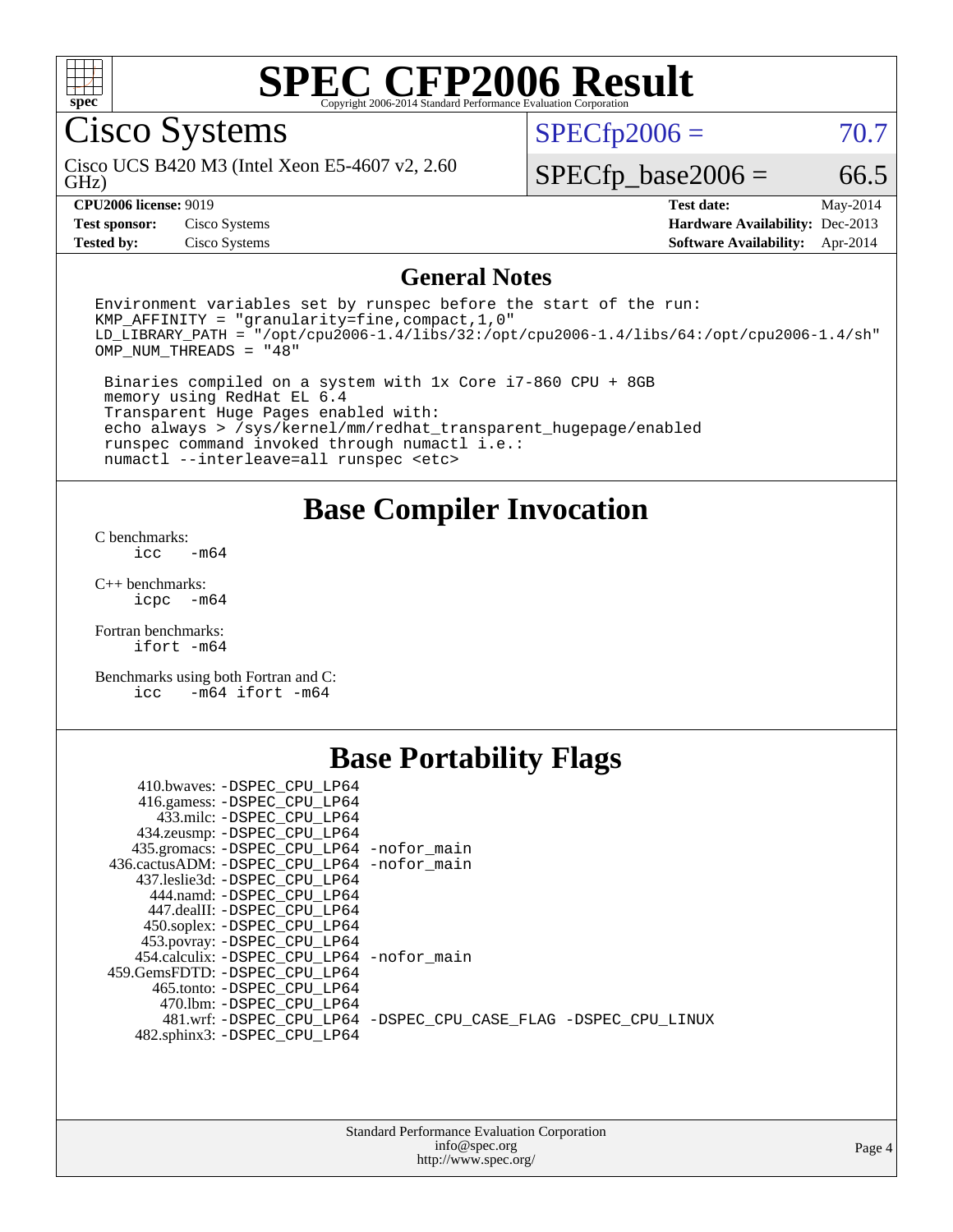

Cisco Systems

GHz) Cisco UCS B420 M3 (Intel Xeon E5-4607 v2, 2.60  $SPECTp2006 = 70.7$ 

#### **[CPU2006 license:](http://www.spec.org/auto/cpu2006/Docs/result-fields.html#CPU2006license)** 9019 **[Test date:](http://www.spec.org/auto/cpu2006/Docs/result-fields.html#Testdate)** May-2014

 $SPECTp\_base2006 = 66.5$ 

**[Test sponsor:](http://www.spec.org/auto/cpu2006/Docs/result-fields.html#Testsponsor)** Cisco Systems **[Hardware Availability:](http://www.spec.org/auto/cpu2006/Docs/result-fields.html#HardwareAvailability)** Dec-2013 **[Tested by:](http://www.spec.org/auto/cpu2006/Docs/result-fields.html#Testedby)** Cisco Systems **[Software Availability:](http://www.spec.org/auto/cpu2006/Docs/result-fields.html#SoftwareAvailability)** Apr-2014

## **[Base Optimization Flags](http://www.spec.org/auto/cpu2006/Docs/result-fields.html#BaseOptimizationFlags)**

[C benchmarks](http://www.spec.org/auto/cpu2006/Docs/result-fields.html#Cbenchmarks): [-xAVX](http://www.spec.org/cpu2006/results/res2014q3/cpu2006-20140606-29822.flags.html#user_CCbase_f-xAVX) [-ipo](http://www.spec.org/cpu2006/results/res2014q3/cpu2006-20140606-29822.flags.html#user_CCbase_f-ipo) [-O3](http://www.spec.org/cpu2006/results/res2014q3/cpu2006-20140606-29822.flags.html#user_CCbase_f-O3) [-no-prec-div](http://www.spec.org/cpu2006/results/res2014q3/cpu2006-20140606-29822.flags.html#user_CCbase_f-no-prec-div) [-parallel](http://www.spec.org/cpu2006/results/res2014q3/cpu2006-20140606-29822.flags.html#user_CCbase_f-parallel) [-opt-prefetch](http://www.spec.org/cpu2006/results/res2014q3/cpu2006-20140606-29822.flags.html#user_CCbase_f-opt-prefetch) [-ansi-alias](http://www.spec.org/cpu2006/results/res2014q3/cpu2006-20140606-29822.flags.html#user_CCbase_f-ansi-alias) [C++ benchmarks:](http://www.spec.org/auto/cpu2006/Docs/result-fields.html#CXXbenchmarks)

[-xAVX](http://www.spec.org/cpu2006/results/res2014q3/cpu2006-20140606-29822.flags.html#user_CXXbase_f-xAVX) [-ipo](http://www.spec.org/cpu2006/results/res2014q3/cpu2006-20140606-29822.flags.html#user_CXXbase_f-ipo) [-O3](http://www.spec.org/cpu2006/results/res2014q3/cpu2006-20140606-29822.flags.html#user_CXXbase_f-O3) [-no-prec-div](http://www.spec.org/cpu2006/results/res2014q3/cpu2006-20140606-29822.flags.html#user_CXXbase_f-no-prec-div) [-opt-prefetch](http://www.spec.org/cpu2006/results/res2014q3/cpu2006-20140606-29822.flags.html#user_CXXbase_f-opt-prefetch) [-ansi-alias](http://www.spec.org/cpu2006/results/res2014q3/cpu2006-20140606-29822.flags.html#user_CXXbase_f-ansi-alias)

[Fortran benchmarks](http://www.spec.org/auto/cpu2006/Docs/result-fields.html#Fortranbenchmarks): [-xAVX](http://www.spec.org/cpu2006/results/res2014q3/cpu2006-20140606-29822.flags.html#user_FCbase_f-xAVX) [-ipo](http://www.spec.org/cpu2006/results/res2014q3/cpu2006-20140606-29822.flags.html#user_FCbase_f-ipo) [-O3](http://www.spec.org/cpu2006/results/res2014q3/cpu2006-20140606-29822.flags.html#user_FCbase_f-O3) [-no-prec-div](http://www.spec.org/cpu2006/results/res2014q3/cpu2006-20140606-29822.flags.html#user_FCbase_f-no-prec-div) [-parallel](http://www.spec.org/cpu2006/results/res2014q3/cpu2006-20140606-29822.flags.html#user_FCbase_f-parallel) [-opt-prefetch](http://www.spec.org/cpu2006/results/res2014q3/cpu2006-20140606-29822.flags.html#user_FCbase_f-opt-prefetch)

[Benchmarks using both Fortran and C](http://www.spec.org/auto/cpu2006/Docs/result-fields.html#BenchmarksusingbothFortranandC):

[-xAVX](http://www.spec.org/cpu2006/results/res2014q3/cpu2006-20140606-29822.flags.html#user_CC_FCbase_f-xAVX) [-ipo](http://www.spec.org/cpu2006/results/res2014q3/cpu2006-20140606-29822.flags.html#user_CC_FCbase_f-ipo) [-O3](http://www.spec.org/cpu2006/results/res2014q3/cpu2006-20140606-29822.flags.html#user_CC_FCbase_f-O3) [-no-prec-div](http://www.spec.org/cpu2006/results/res2014q3/cpu2006-20140606-29822.flags.html#user_CC_FCbase_f-no-prec-div) [-parallel](http://www.spec.org/cpu2006/results/res2014q3/cpu2006-20140606-29822.flags.html#user_CC_FCbase_f-parallel) [-opt-prefetch](http://www.spec.org/cpu2006/results/res2014q3/cpu2006-20140606-29822.flags.html#user_CC_FCbase_f-opt-prefetch) [-ansi-alias](http://www.spec.org/cpu2006/results/res2014q3/cpu2006-20140606-29822.flags.html#user_CC_FCbase_f-ansi-alias)

## **[Peak Compiler Invocation](http://www.spec.org/auto/cpu2006/Docs/result-fields.html#PeakCompilerInvocation)**

[C benchmarks](http://www.spec.org/auto/cpu2006/Docs/result-fields.html#Cbenchmarks):  $\text{icc}$   $-\text{m64}$ 

[C++ benchmarks:](http://www.spec.org/auto/cpu2006/Docs/result-fields.html#CXXbenchmarks) [icpc -m64](http://www.spec.org/cpu2006/results/res2014q3/cpu2006-20140606-29822.flags.html#user_CXXpeak_intel_icpc_64bit_bedb90c1146cab66620883ef4f41a67e)

[Fortran benchmarks](http://www.spec.org/auto/cpu2006/Docs/result-fields.html#Fortranbenchmarks): [ifort -m64](http://www.spec.org/cpu2006/results/res2014q3/cpu2006-20140606-29822.flags.html#user_FCpeak_intel_ifort_64bit_ee9d0fb25645d0210d97eb0527dcc06e)

[Benchmarks using both Fortran and C](http://www.spec.org/auto/cpu2006/Docs/result-fields.html#BenchmarksusingbothFortranandC): [icc -m64](http://www.spec.org/cpu2006/results/res2014q3/cpu2006-20140606-29822.flags.html#user_CC_FCpeak_intel_icc_64bit_0b7121f5ab7cfabee23d88897260401c) [ifort -m64](http://www.spec.org/cpu2006/results/res2014q3/cpu2006-20140606-29822.flags.html#user_CC_FCpeak_intel_ifort_64bit_ee9d0fb25645d0210d97eb0527dcc06e)

# **[Peak Portability Flags](http://www.spec.org/auto/cpu2006/Docs/result-fields.html#PeakPortabilityFlags)**

Same as Base Portability Flags

# **[Peak Optimization Flags](http://www.spec.org/auto/cpu2006/Docs/result-fields.html#PeakOptimizationFlags)**

[C benchmarks](http://www.spec.org/auto/cpu2006/Docs/result-fields.html#Cbenchmarks):

 433.milc: [-xAVX](http://www.spec.org/cpu2006/results/res2014q3/cpu2006-20140606-29822.flags.html#user_peakPASS2_CFLAGSPASS2_LDFLAGS433_milc_f-xAVX)(pass 2) [-prof-gen](http://www.spec.org/cpu2006/results/res2014q3/cpu2006-20140606-29822.flags.html#user_peakPASS1_CFLAGSPASS1_LDFLAGS433_milc_prof_gen_e43856698f6ca7b7e442dfd80e94a8fc)(pass 1) [-ipo](http://www.spec.org/cpu2006/results/res2014q3/cpu2006-20140606-29822.flags.html#user_peakPASS2_CFLAGSPASS2_LDFLAGS433_milc_f-ipo)(pass 2) [-O3](http://www.spec.org/cpu2006/results/res2014q3/cpu2006-20140606-29822.flags.html#user_peakPASS2_CFLAGSPASS2_LDFLAGS433_milc_f-O3)(pass 2) [-no-prec-div](http://www.spec.org/cpu2006/results/res2014q3/cpu2006-20140606-29822.flags.html#user_peakPASS2_CFLAGSPASS2_LDFLAGS433_milc_f-no-prec-div)(pass 2) [-prof-use](http://www.spec.org/cpu2006/results/res2014q3/cpu2006-20140606-29822.flags.html#user_peakPASS2_CFLAGSPASS2_LDFLAGS433_milc_prof_use_bccf7792157ff70d64e32fe3e1250b55)(pass 2) [-auto-ilp32](http://www.spec.org/cpu2006/results/res2014q3/cpu2006-20140606-29822.flags.html#user_peakCOPTIMIZE433_milc_f-auto-ilp32) [-ansi-alias](http://www.spec.org/cpu2006/results/res2014q3/cpu2006-20140606-29822.flags.html#user_peakCOPTIMIZE433_milc_f-ansi-alias)

 $470$ .lbm: basepeak = yes

```
 482.sphinx3: -xAVX -ipo -O3 -no-prec-div -unroll2 -ansi-alias
         -parallel
```
Continued on next page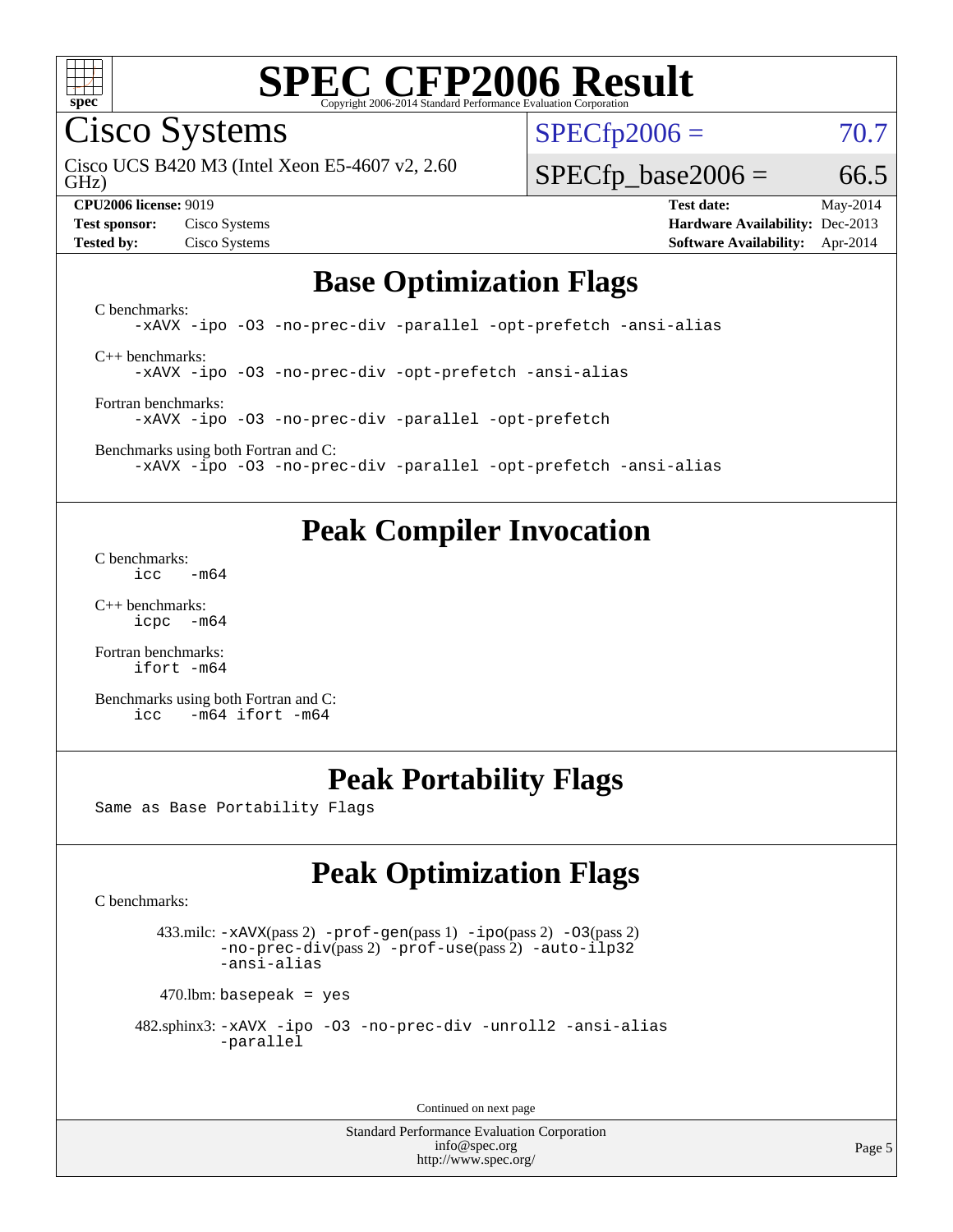

Cisco Systems

GHz) Cisco UCS B420 M3 (Intel Xeon E5-4607 v2, 2.60  $SPECTp2006 = 70.7$ 

 $SPECTp\_base2006 = 66.5$ 

| <b>Test sponsor:</b> | Cisco Systems |
|----------------------|---------------|
| <b>Tested by:</b>    | Cisco Systems |

**[CPU2006 license:](http://www.spec.org/auto/cpu2006/Docs/result-fields.html#CPU2006license)** 9019 **[Test date:](http://www.spec.org/auto/cpu2006/Docs/result-fields.html#Testdate)** May-2014 **[Hardware Availability:](http://www.spec.org/auto/cpu2006/Docs/result-fields.html#HardwareAvailability)** Dec-2013 **[Software Availability:](http://www.spec.org/auto/cpu2006/Docs/result-fields.html#SoftwareAvailability)** Apr-2014

# **[Peak Optimization Flags \(Continued\)](http://www.spec.org/auto/cpu2006/Docs/result-fields.html#PeakOptimizationFlags)**

```
C++ benchmarks: 
        444.namd: -xAVX(pass 2) -prof-gen(pass 1) -ipo(pass 2) -O3(pass 2)
                -no-prec-div(pass 2) -prof-use(pass 2) -fno-alias
                -auto-ilp32
       447.dealII: basepeak = yes
       450.soplex: basepeak = yes
      453.povray: -xAVX(pass 2) -prof-gen(pass 1) -ipo(pass 2) -O3(pass 2)
                -no-prec-div(pass 2) -prof-use(pass 2) -unroll4 -ansi-alias
Fortran benchmarks: 
     410.bwaves: basepeak = yes 416.gamess: -xAVX(pass 2) -prof-gen(pass 1) -ipo(pass 2) -O3(pass 2)
                -no-prec-div(pass 2) -prof-use(pass 2) -unroll2
                -inline-level=0 -scalar-rep-
      434.zeusmp: basepeak = yes
      437.leslie3d: basepeak = yes
  459.GemsFDTD: -xAVX(pass 2) -prof-gen(pass 1) -ipo(pass 2) -O3(pass 2)
                -no-prec-div(pass 2) -prof-use(pass 2) -unroll2
                -inline-level=0 -opt-prefetch -parallel
        465.tonto: -xAVX(pass 2) -prof-gen(pass 1) -ipo(pass 2) -O3(pass 2)
                -no-prec-div(pass 2) -prof-use(pass 2) -inline-calloc
                -opt-malloc-options=3-auto-unroll4
Benchmarks using both Fortran and C: 
     435.gromacs: basepeak = yes
 436.cactusADM: basepeak = yes 454.calculix: -xAVX -ipo -O3 -no-prec-div -auto-ilp32 -ansi-alias
        481.wrf: basepeak = yes
                     The flags files that were used to format this result can be browsed at
```
<http://www.spec.org/cpu2006/flags/Intel-ic14.0-official-linux64.20140128.html> <http://www.spec.org/cpu2006/flags/Cisco-Platform-Settings-V1.2-revB.html>

You can also download the XML flags sources by saving the following links:

<http://www.spec.org/cpu2006/flags/Intel-ic14.0-official-linux64.20140128.xml> <http://www.spec.org/cpu2006/flags/Cisco-Platform-Settings-V1.2-revB.xml>